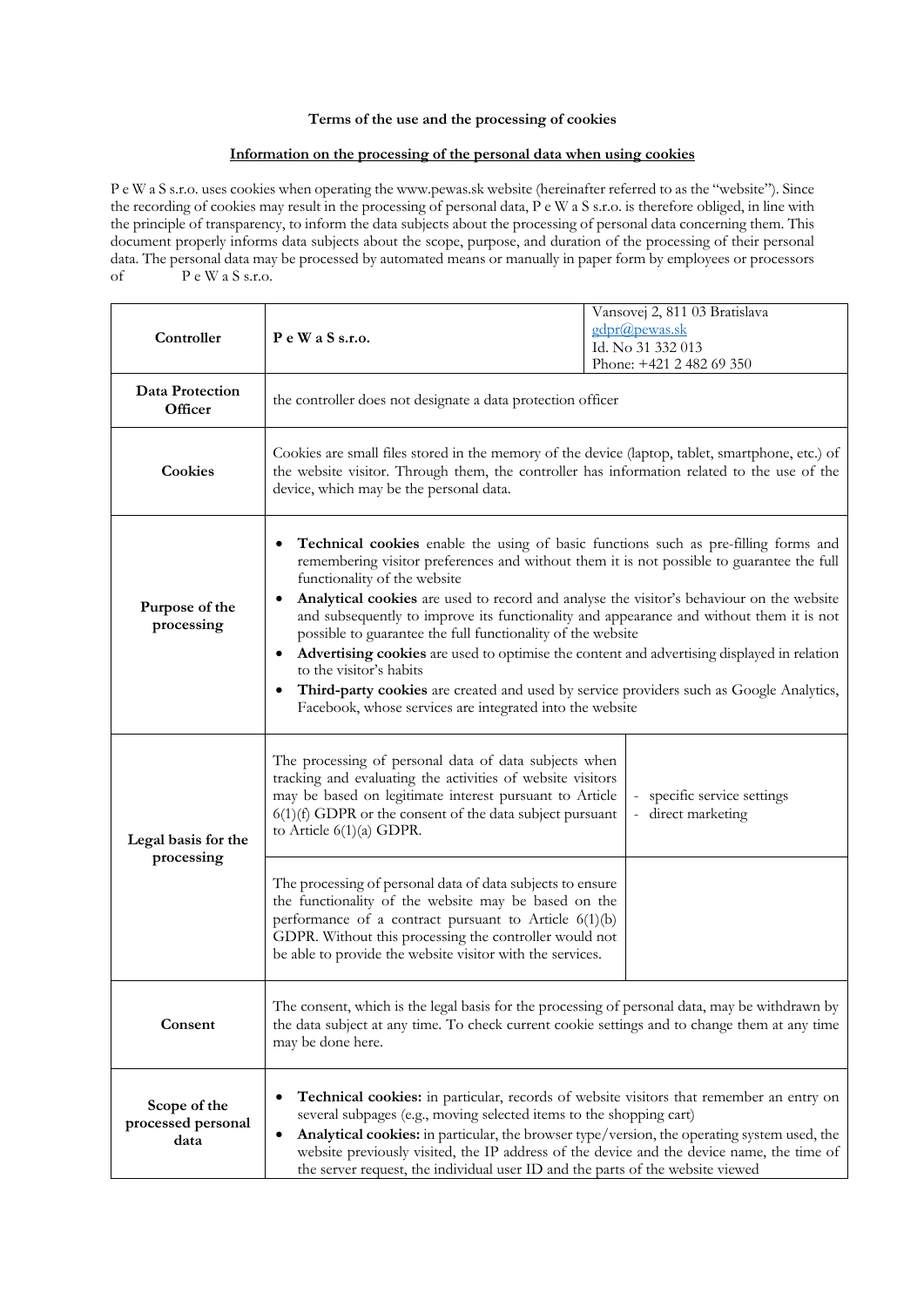|                                | Advertising cookies: in particular, the IP address, the individual user ID, the potential<br>product interest, the parts of the website viewed                                                                                                                                                                                                                                                                                                                                                                                                                                                                                                                                                                                                                                                                                                                                                                                                                                                                                                                                                                                                                                                                                                                                                                                                                                                                                                                                                                                                                                                                                                                                                                                                                                                                                                                                                                                                                                                                                                                                                                                                                                                                                                                                                                                                                                                                                                                                                                                                                                                    |  |
|--------------------------------|---------------------------------------------------------------------------------------------------------------------------------------------------------------------------------------------------------------------------------------------------------------------------------------------------------------------------------------------------------------------------------------------------------------------------------------------------------------------------------------------------------------------------------------------------------------------------------------------------------------------------------------------------------------------------------------------------------------------------------------------------------------------------------------------------------------------------------------------------------------------------------------------------------------------------------------------------------------------------------------------------------------------------------------------------------------------------------------------------------------------------------------------------------------------------------------------------------------------------------------------------------------------------------------------------------------------------------------------------------------------------------------------------------------------------------------------------------------------------------------------------------------------------------------------------------------------------------------------------------------------------------------------------------------------------------------------------------------------------------------------------------------------------------------------------------------------------------------------------------------------------------------------------------------------------------------------------------------------------------------------------------------------------------------------------------------------------------------------------------------------------------------------------------------------------------------------------------------------------------------------------------------------------------------------------------------------------------------------------------------------------------------------------------------------------------------------------------------------------------------------------------------------------------------------------------------------------------------------------|--|
| <b>Retention period</b>        | Cookies are stored in the memory of the device (laptop, tablet, smartphone, etc.) of the website<br>visitor and can be controlled and deleted by him/her at will. The information that the controller<br>associates with these cookies is kept by the controller for the period necessary for the purpose<br>for which cookies were collected, but for no longer than 12 months.                                                                                                                                                                                                                                                                                                                                                                                                                                                                                                                                                                                                                                                                                                                                                                                                                                                                                                                                                                                                                                                                                                                                                                                                                                                                                                                                                                                                                                                                                                                                                                                                                                                                                                                                                                                                                                                                                                                                                                                                                                                                                                                                                                                                                  |  |
| Recipients                     | The personal data of data subjects may be disclosed to online marketing service providers or<br>other processors including cookie providers.<br>The controller shall only disclose personal data to the extent necessary and subject to the<br>confidentiality of the recipient.                                                                                                                                                                                                                                                                                                                                                                                                                                                                                                                                                                                                                                                                                                                                                                                                                                                                                                                                                                                                                                                                                                                                                                                                                                                                                                                                                                                                                                                                                                                                                                                                                                                                                                                                                                                                                                                                                                                                                                                                                                                                                                                                                                                                                                                                                                                  |  |
| Transfer to third<br>countries | The controller does not transfer personal data to international organisations or third countries.                                                                                                                                                                                                                                                                                                                                                                                                                                                                                                                                                                                                                                                                                                                                                                                                                                                                                                                                                                                                                                                                                                                                                                                                                                                                                                                                                                                                                                                                                                                                                                                                                                                                                                                                                                                                                                                                                                                                                                                                                                                                                                                                                                                                                                                                                                                                                                                                                                                                                                 |  |
| Rights of data<br>subject      | The data subject is entitled to exercise the following rights using the controller's contact details<br>provided above:<br>Right of access to personal data (Article 15 GDPR) - the right to be provided with a copy<br>of the personal data held by the controller about the data subject, as well as information<br>about how the controller uses this personal data.<br>Right to rectification of processing (Article 16 GDPR) - the right to request rectification of<br>personal data if inaccurate or incorrect personal data is processed.<br>Right to erasure of personal data (Article 17 GDPR) (i) where the data are no longer<br>necessary for the purposes for which they were collected, (ii) where consent has been<br>withdrawn and there is no other legal basis for the processing, (iii) where the data subject<br>has objected to the processing on the basis of a legitimate interest and his or her interests,<br>rights and freedoms are not overridden by the legitimate interests, rights and freedoms of<br>the controller, or has objected to the processing for the purpose of direct marketing, or (iv)<br>where the personal data have been unlawfully processed.<br>The right to restriction of processing (Art. 18 GDPR) (i) if the data subject considers that<br>$\bullet$<br>incorrect personal data are being processed, pending verification of their accuracy, (ii) if the<br>processing is unlawful and the data subject requests restriction of processing instead of<br>erasure, (iii) where the controller no longer needs the personal data but the data subject<br>needs them for his or her own purposes for the establishment, exercise or defence of legal<br>claims, (iv) where the data subject objects to the processing, pending verification whether<br>the legitimate grounds of the controller override his or her interests, rights and freedoms.<br>Right to data portability (Article 20 GDPR) - the right to request the transfer of personal<br>data in a structured, commonly used, and machine-readable format to another controller<br>where personal data are processed based on consent and/or contract by automated means.<br>If the data subject considers that the processing of personal data concerning him or her is<br>contrary to generally applicable law, he or she has the right to lodge a complaint with a<br>supervisory authority (Article 77 GDPR). The supervisory authority in the Slovak Republic is<br>the Office for Personal Data Protection of the Slovak Republic, based at Hraničná 12 in<br>Bratislava. |  |
| Right to object                | The data subject has the right to object the processing of his or her personal data for direct<br>marketing purposes at any time, in which case the personal data may no longer be processed<br>for these purposes.<br>If the controller processes personal data to safeguard its legitimate interests or the legitimate<br>interests of others, the data subject may object to such processing on grounds relating to his or<br>her particular situation (Article 21 of the GDPR); in such a case, the controller may further<br>process his or her personal data only if he or she demonstrates the existence of compelling<br>legitimate grounds which override the interests, rights and freedoms of the data subject, or if<br>the data are necessary for the establishment, exercise or defence of legal claims.                                                                                                                                                                                                                                                                                                                                                                                                                                                                                                                                                                                                                                                                                                                                                                                                                                                                                                                                                                                                                                                                                                                                                                                                                                                                                                                                                                                                                                                                                                                                                                                                                                                                                                                                                                            |  |